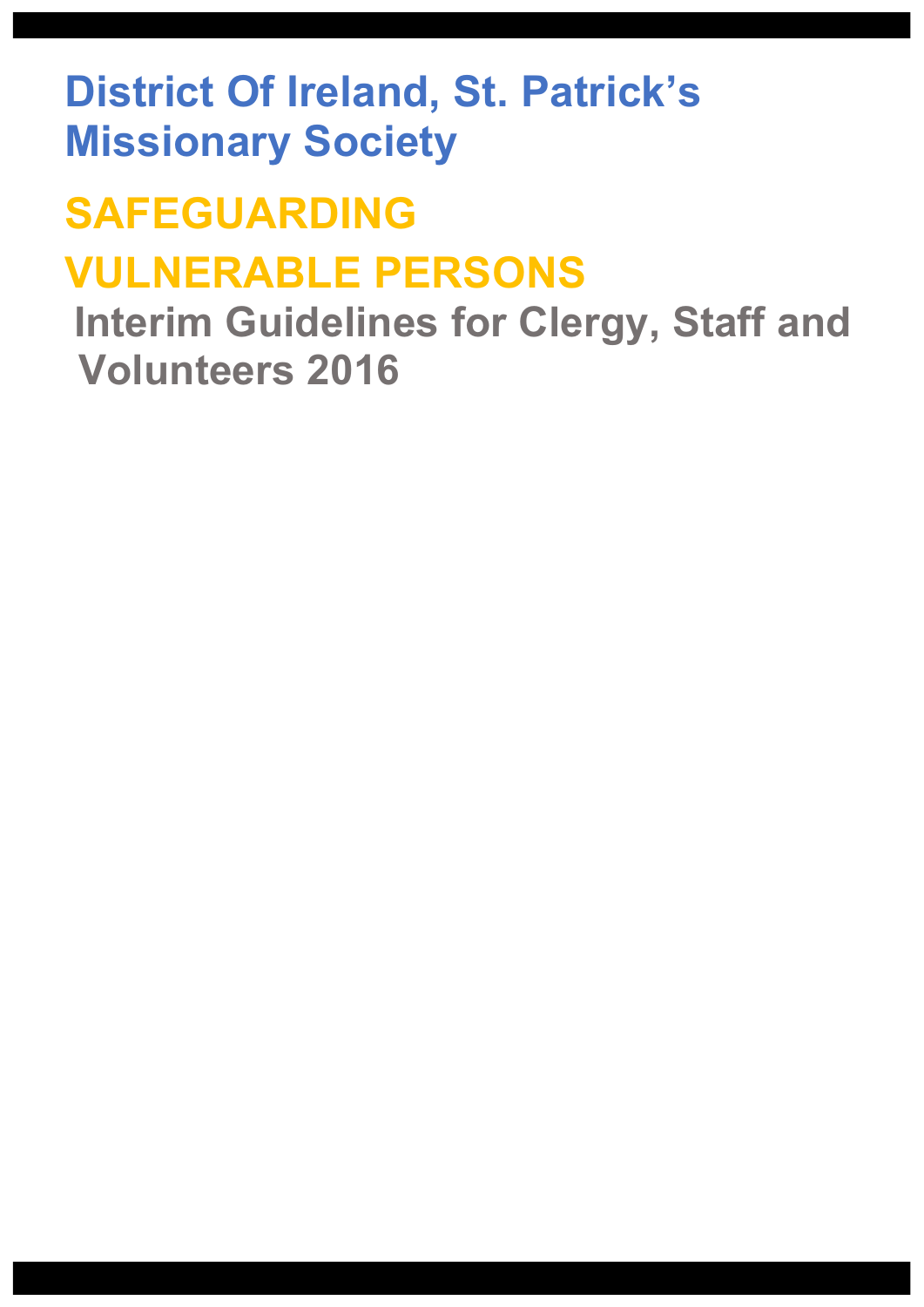## **Contents**

| <b>Section 1</b>   | <b>Introduction</b>                                                          | $\overline{2}$   |
|--------------------|------------------------------------------------------------------------------|------------------|
| <b>Section 2</b>   | <b>Guiding Principles</b>                                                    | $\boldsymbol{2}$ |
| <b>Section 3</b>   | <b>Legal Framework</b>                                                       | 6                |
| <b>Section 4</b>   | <b>Recruitment and Selection</b>                                             | 7                |
| <b>Section 5</b>   | <b>Recognising Abuse</b>                                                     | 7                |
| <b>Section 6</b>   | <b>Recording and Reporting</b>                                               | 11               |
| <b>Section 7</b>   | <b>Inter-Agency Cooperation and Sharing</b><br>of Information                | 13               |
| <b>Section 8</b>   | <b>Role of the Designated Liaison Person</b>                                 | 14               |
| <b>Section 9</b>   | <b>Record Keeping</b>                                                        | 15               |
| <b>Section 10</b>  | <b>Confidentiality</b>                                                       | 15               |
| <b>Section 11:</b> | <b>Code of Conduct for Those who Minister to</b><br><b>Vulnerable Adults</b> | 16               |
| <b>Section 12</b>  | <b>External Groups</b>                                                       | 17               |
| <b>Section 13</b>  | <b>Access to Advice and Support</b>                                          | 18               |
| <b>Section 14</b>  | <b>Roles and Responsibilities</b>                                            | 19               |
| <b>Section 15</b>  | <b>Whistleblowing Policy</b>                                                 | 19               |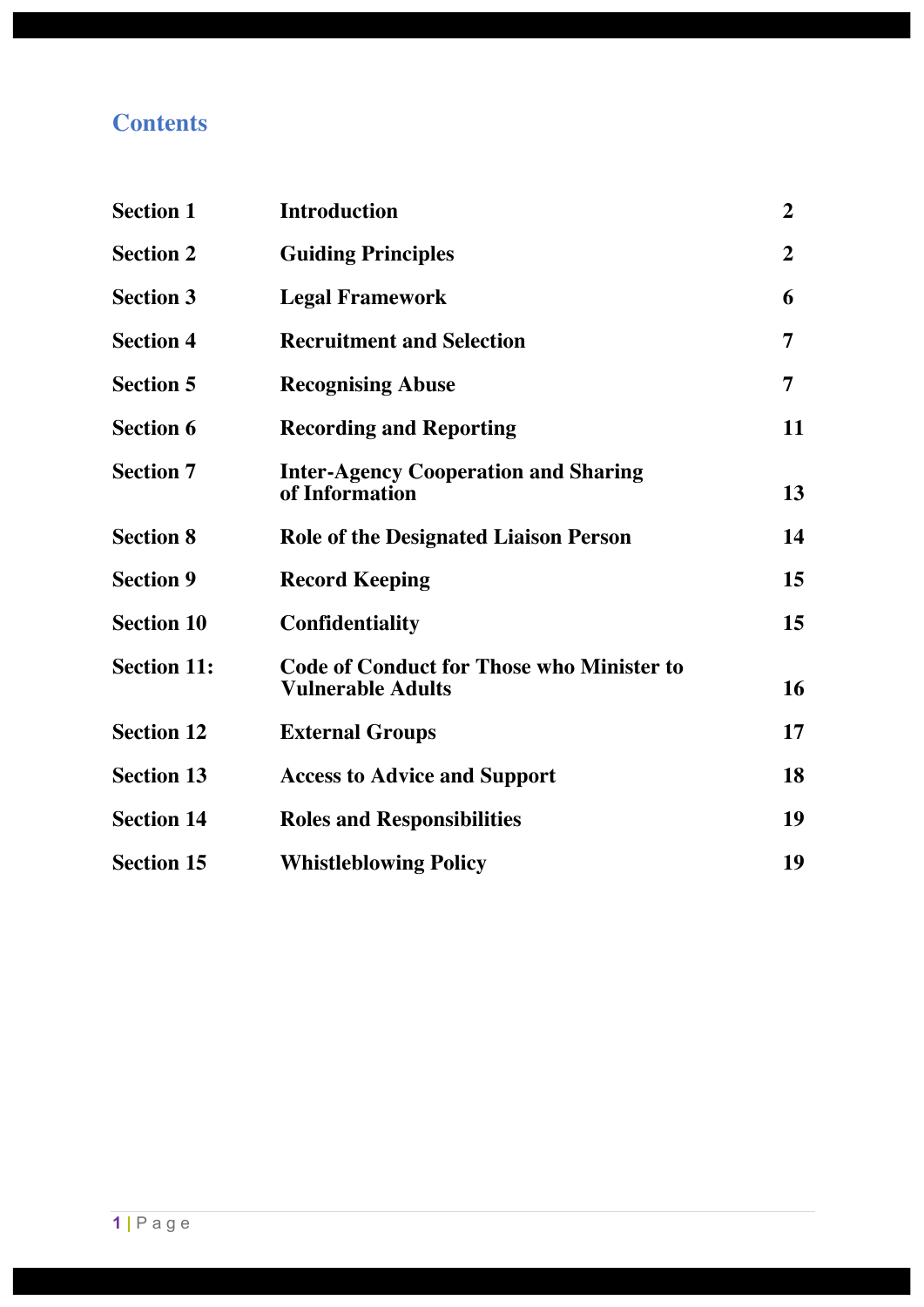## **Section 1 - Introduction**

The District of Ireland, St. Patrick's Missionary Society recognises that there are many people with whom Church personnel have contact who require special care and attention. The District values and encourages the participation of vulnerable persons in all liturgies and activities that enhance their spiritual, physical, emotional, intellectual and social development. We believe that all Church personnel, including priests, religious, staff and volunteers must carry out their ministry respecting the rights of the individual in line with gospel values and human rights legislation.

The District recognises and upholds the dignity and rights of vulnerable persons and is committed to safeguarding all our members. The guidance set out in this document provides a framework of how it is recommended that the District ministers and cares for vulnerable persons. It identifies what we mean by the term and highlights values and principles which should underpin such necessary work.

These guidelines apply to all clergy (both Society and visiting), staff, volunteers, and religious and adhere to current practice and guidance in the Republic of Ireland. They should be read in conjunction with the Safeguarding Policy & Procedures, both of which are available on the website.

The District, through these guidelines, sets out to protect vulnerable persons from harm and exploitation and to uphold their rights by acting in their best interests and with their consent.

This is an Interim document. It will be reviewed and amended by the District during its first year of operation. It will then be reviewed and amended, as required, but at least every three years, to take account of any major changes including legislative or policy changes in safeguarding.

## **Section 2 - Guiding Principles**

#### *Safeguarding Vulnerable Persons Statement*

The District is committed to safeguarding as an integral component of the life and ministry of the Church and recognises that we have a special responsibility towards all vulnerable people who are members of our faith community.

We are committed to creating a safe, caring and compassionate environment for all but especially those parishioners/residents defined as "vulnerable".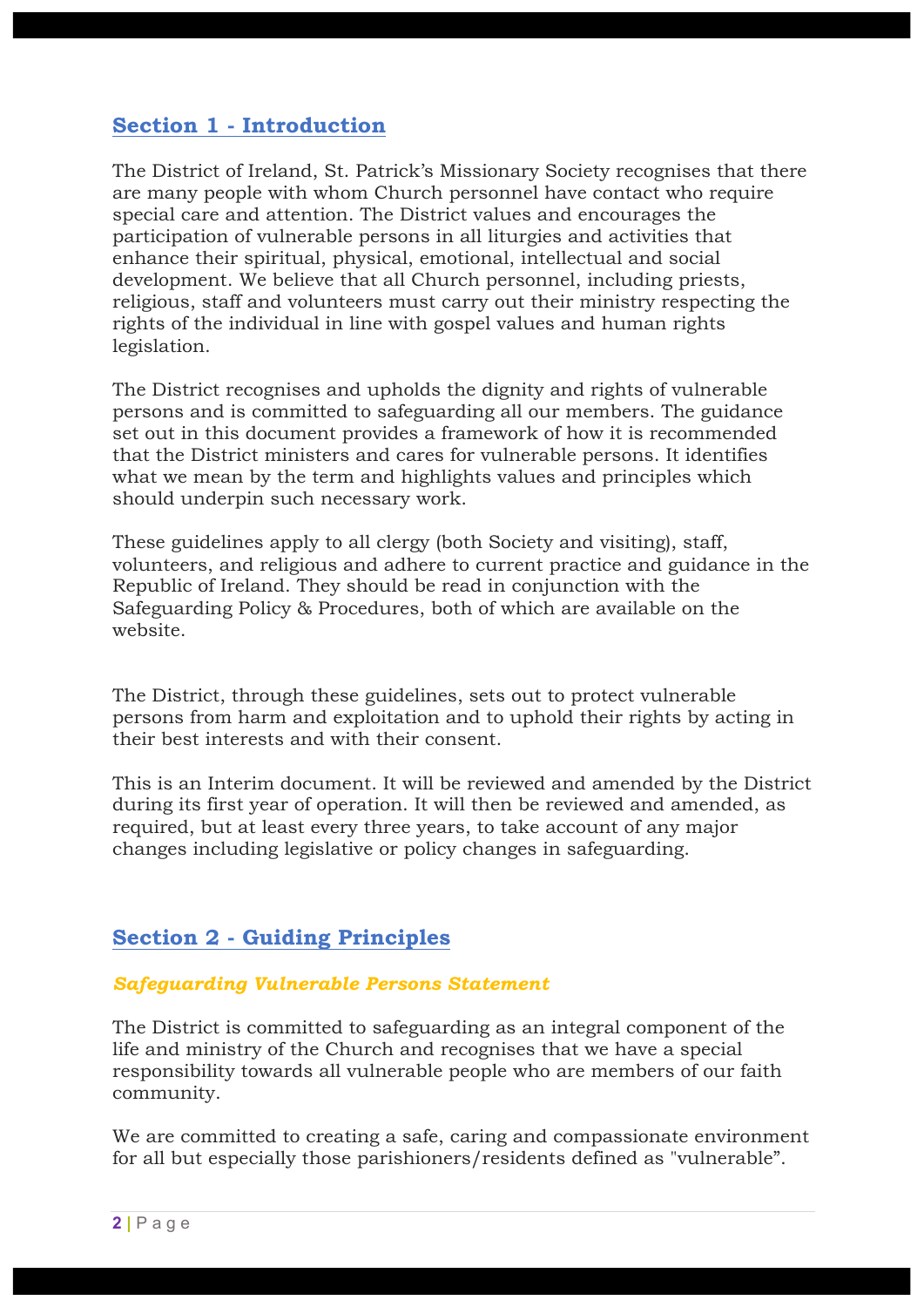## *Underpinning Principles*

The Principles which underpin our work with vulnerable people are based on gospel values and are rooted in respect for the rights of vulnerable adults who are entitled to:

- To live in safety and be free from abuse or fear of abuse by others
- Be treated with respect, kindness and understanding
- Be supported in receiving the sacraments and spiritual direction
- Be protected from all forms of harm and exploitation.
- Have their emotional, physical and sexual integrity respected.
- Have their ethnicity and sexual identity respected
- Be supported in making their own decisions
- Have allegations of abuse investigated
- $\bullet$  Have their consent<sup>1</sup> sought and taken into consideration in notifying civil authorities
- Be offered guidance in seeking help and counselling

In order to ensure that these principles are embedded in ministry with vulnerable persons, we will induct, train and support those who minister to vulnerable persons. The training must include knowledge around abuse and exploitation of vulnerable persons and how to work safely, ensuring that any potential risks to both the vulnerable person and the worker are recognised and managed.

The District Guidelines will ensure the welfare of "Vulnerable Persons" by:

- Making the welfare of the vulnerable person a central element of safeguarding.
- Ensuring that these guidelines are supported by robust procedures.
- Implementing the existing procedures for safe recruitment and selection of staff and volunteers to work with vulnerable persons.
- Providing a Code of Conduct for personnel whose ministry/care brings them into contact with vulnerable persons.
- Have clear procedures for dealing with and reporting concerns and allegations of abuse.
- Managing personal information and sensitive data, confidentiality and the sharing of information in line with legal requirements.
- Establishing and maintaining links with statutory and voluntary agencies/organisations to ensure "best practice" throughout the District.

<sup>&</sup>lt;sup>1</sup> See section on consent, with reference to capacity to consent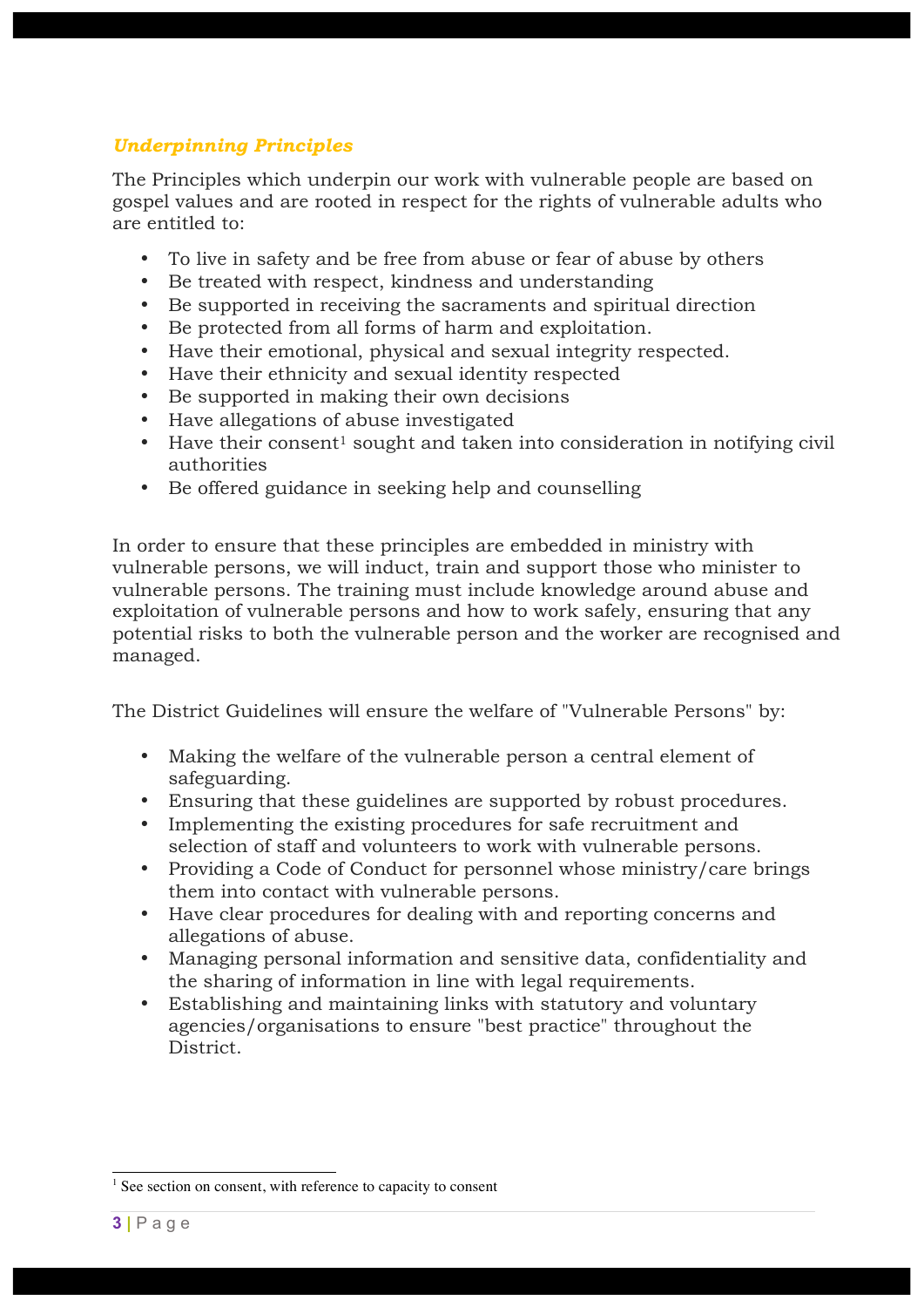#### *Values and Principles*

District practice and Safeguarding Guidelines are underpinned and guided by a number of values and principles as outlined below:

- Access to information and knowledge
- Choice
- Consent
- Confidentiality
- Dignity and Respect
- Equality and Cultural Diversity
- Independence
- Privacy
- Safety

#### *Consent and Capacity*

It is important that clergy, staff and volunteers understand the issues of consent and capacity in order to establish an individual's ability to give meaningful consent.

Consent is a clear indication of a willingness to participate in an activity or to accept a service. The vulnerable person may signal consent verbally, by gesture, by willing participation or in writing. Decisions with more serious consequences will require more formal consideration of consent and appropriate steps should always be taken to ensure that consent is valid.

Clergy, staff and volunteers should remember that no one can give, or withhold consent on behalf of another adult, unless special provision has been made for this, usually in law. In certain situations the need for consent may be overridden. This is generally done when it is in the interests of the public to do so, for example, the disclosure of information to prevent a crime or risk to health or life.

#### *Gaining consent from a vulnerable person*

Consent is a process - it results from understanding through dialogue and the provision of information. It may be expressly given or, alternatively, it may be signalled by a person's conduct. For example, an individual may signal his/her consent to participate in informal situations such as staff party or party in residential home or the weekly parish luncheon club, or by willingly asking a volunteer to assist them in accessing toilet facilities.

As a general rule, the method of gaining consent is likely to be influenced by the seriousness of what is being proposed. The more serious the proposal and the consequences of agreeing to it might require that the vulnerable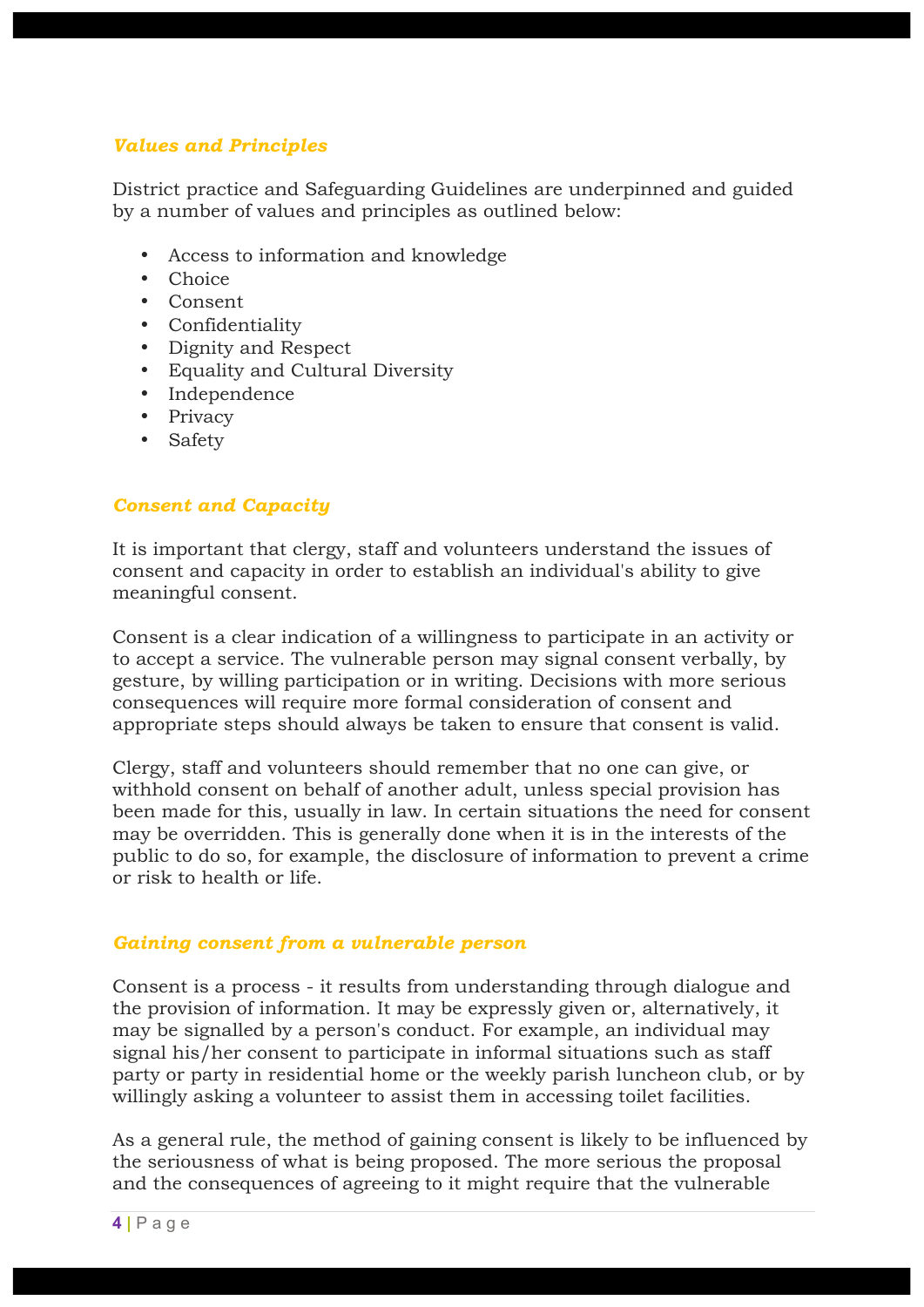person is asked to sign a form. The type of services and activities offered by the District to vulnerable persons would be unlikely to require written consent. There may, however, be occasions when written consent is required and if clergy have concerns about consent, e.g. as to its validity, they should always seek advice from their District Leader and/or the Safeguarding Officer. In such circumstances, members of staff or volunteers should always seek advice from their line manager/leader and/or the safeguarding officer. In such cases the safeguarding officer will, in turn, seek professional advice on the matter from the relevant Statutory Authorities. Individuals always have the right to consult directly with statutory agencies.

The important issue is to ensure that the consent given is valid. The consent of a vulnerable person is considered valid ONLY if:

- 1. He/she has the capacity to consent, i.e. he/she can understand and weigh up the information needed to make the decision.
- 2. Sufficient information has been given to him/her, in an appropriate way, on which to base the decision.
- 3. Consent has been given on a voluntary basis that is free from coercion or negative influence.

If any of these three factors is absent, consent cannot be considered to be valid.

Circumstances may arise where the vulnerable person is unable to make decisions for themselves; for example, a learning disability, a severe mental health issue, impaired functioning as a result of a stroke or some form of dementia or any brain injury or trauma which could severely affect his/her intellectual functioning. In these situations, mental capacity, in terms of decision making in respect of treatment, care, care provision, welfare and/or financial assets affairs may be impaired.

Legal protections need to be put in place if someone such as a family member, an advocate or health professional has to make decisions for a vulnerable adult who has been deemed to lack capacity.

If clergy, staff or volunteers have any doubts or concerns about whether the consent of a vulnerable person is valid, or whether he/she has the capacity to consent, they should bring this to the attention of the safeguarding officer who will consult with the relevant statutory authorities.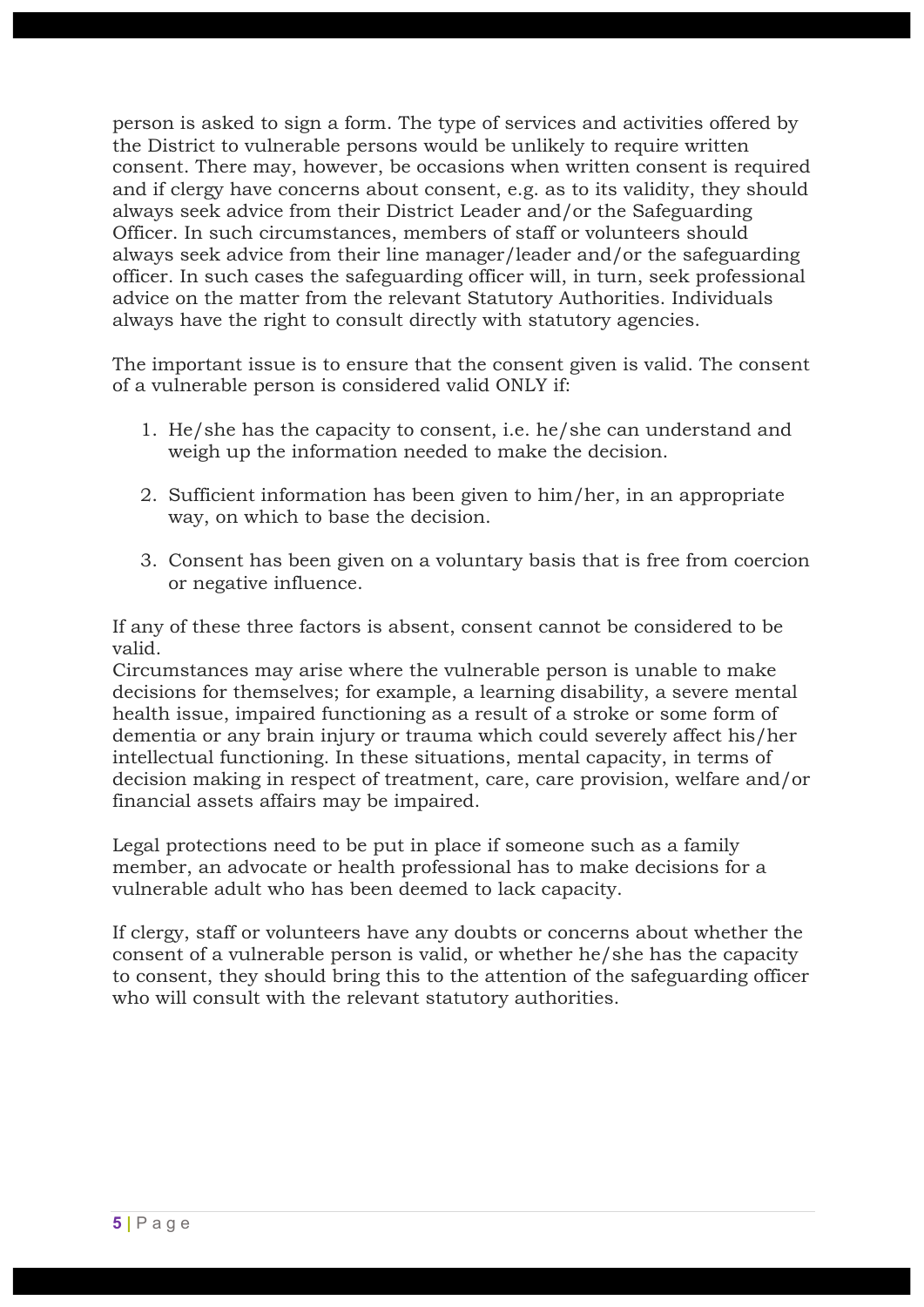## **Section 3 - Legal Framework**

Vulnerable persons are protected against criminal acts in the same way as any other person. Where there is reasonable suspicion that a criminal offence may have occurred, it is the responsibility of the Gardai to investigate and make decisions about what action should be taken. The Gardai should always be consulted about criminal matters.

Key relevant legislation within the Republic of Ireland is as follows:

- National Vetting Bureau (Children and Vulnerable Persons) Act 2012.
- Criminal Justice (Withholding of Information of Offences against Children and Vulnerable Persons) Act 2012.

#### *Definition of a Vulnerable Person*

The current definition of a vulnerable person within the Republic of Ireland is taken from *"The National Vetting Bureau (Children and Vulnerable Persons) Act 2012*" which states:

"Vulnerable Person" means a person, other than a child, who –

- a) is suffering from a disorder of the mind, whether as a result of mental illness or dementia,
- b) has an intellectual disability,
- c) is suffering from a physical impairment, whether as a result of injury, illness or age, or
- d) has a physical disability, which is of such a nature or degree as to restrict the capacity of the person to guard himself or herself against harm by another person, or that results in the person requiring assistance with the activities of daily living including dressing, eating, walking, washing and bathing.

In addition, the *"Criminal Justice (Withholding of Information of Offences against Children and Vulnerable Persons) Act 2012"* provides for a very similar (but not exactly the same) definition of 'Vulnerable Person" in the following terms:

"Vulnerable Person" means a person (including, insofar as the offences specified at paragraph 8 of Schedule 2 are concerned, a child aged 17 years old) -

- a) who is suffering from a disorder of the mind, whether as a result of mental illness or dementia, or
- b) has an intellectual disability which is of such a nature or degree as to severely restrict the capacity of the person to guard himself or herself against serious exploitation or abuse, whether physical or sexual, by another person, or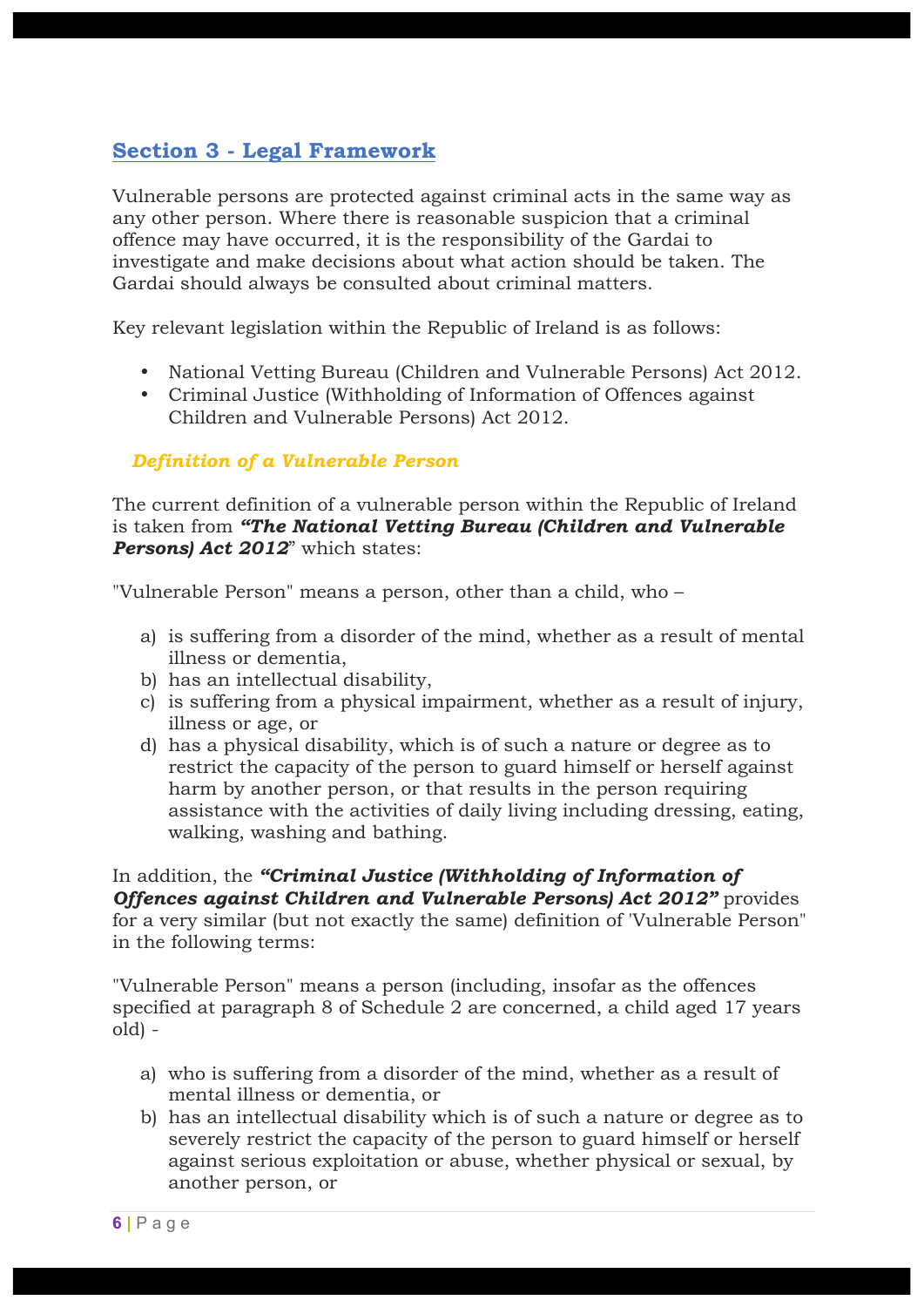c) who is suffering from an enduring physical impairment or injury which is of such a nature or degree as to severely restrict the capacity of the person to guard himself or herself against serious exploitation or abuse, whether physical or sexual, by another person or to report such exploitation or abuse to the Garda Siochana or both.

The rights of vulnerable persons to live a life free from neglect, exploitation and abuse are protected under the Human Rights Act 1998. Specifically, a vulnerable person's right to life is protected under Article 1; their right to be protected from inhuman and degrading treatment under Article 3; and their right to liberty and security under Article 5.

We are also guided by Safeguarding Vulnerable Persons at Risk, National Policy & Procedures HSE 2014.

## **Section 4 - Recruitment and Selection**

The District consistently applies a thorough and clearly defined method of recruiting staff and volunteers, in line with legislative requirements and best practice.

The Safe Recruitment and Vetting Procedure in the Safeguarding Children Policy and Procedures document which is in line with legislative requirements, Church guidelines and best practice, must be adhered to. The requirements listed apply to all clergy, staff, and volunteers who through their ministry/care have regular and necessary contact with children and vulnerable persons.

## **Section 5 - Recognising Abuse**

#### *What is abuse?*

Abuse is a violation of an individual's human and civil rights by any other person or persons.

Abuse is defined as: *'The physical, psychological, emotional, financial or sexual maltreatment or neglect of a vulnerable adult by another person. The abuse may be a single act or repeated over a period of time. It may take one form or a multiple of forms. The lack of appropriate action can also be a form of abuse.*

*Abuse can occur in a relationship where there is a breach of that trust, who have influence over the life of a dependant, whether they be formal or informal carers, staff or family members or others. It can also occur outside such a relationship'*. (Department of Health and Social Services Guidance 2006)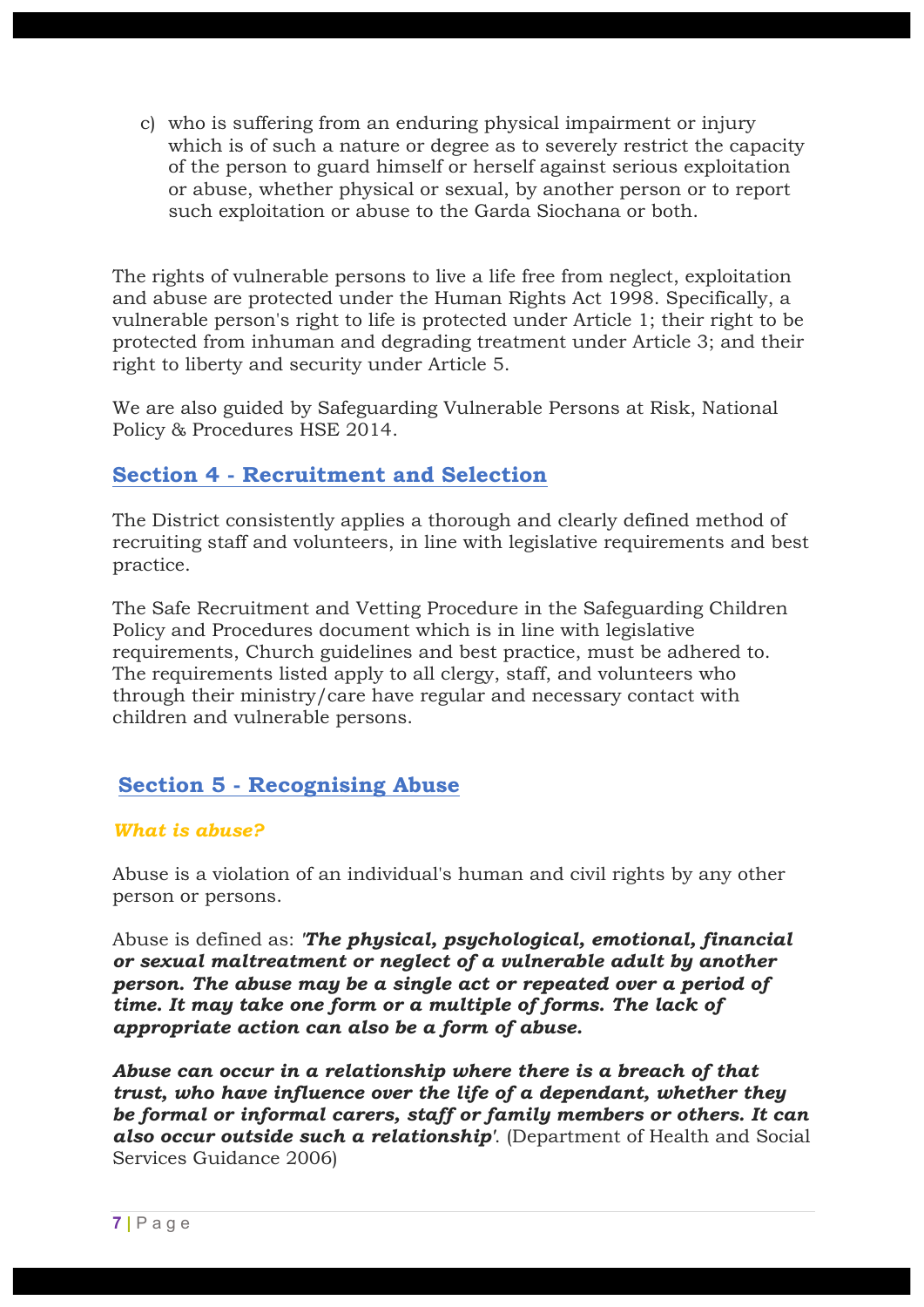Abuse can take many forms including the following:

**Physical Abuse** - Including hitting, slapping, pushing, burning, giving a person medicine that may harm them, restraining or disciplining a person in an inappropriate way.

*Possible signs – may include fractures, bruising, burns, pain, marks, not wanting to be touched.*

*(Please note that these signs do not necessarily mean that abuse is definitely taking place)*

**Psychological Abuse -** Including emotional abuse, verbal abuse, humiliation, bullying and the use of threats.

*Possible signs - being withdrawn, too eager to do everything they are asked, showing compulsive behaviour, not being able to do things they used to, not being able to concentrate or focus.*

*(Please note that these signs do not necessarily mean that abuse is definitely taking place)*

**Financial or Material Abuse –** Including misusing or stealing the person's property, possessions or benefits, cheating them, using them for financial gain, putting pressure on them about wills, property, inheritance or financial transactions.

*Possible signs - having unusual difficulty with finances, not having enough money, being too protective of money and things they own, not paying bills, not having normal home comforts.*

*(Please note that these signs do not necessarily mean that abuse is definitely taking place)*

**Sexual Abuse -** Including direct or indirect sexual activity where the vulnerable adult cannot or does not consent to it.

*Possible signs - physical symptoms including genital itching or soreness or having a sexually transmitted disease, using bad language, not wanting to be touched, behaving in a sexually inappropriate way, changes in appearance.*

*(Please note that these signs do not necessarily mean that abuse is definitely taking place)*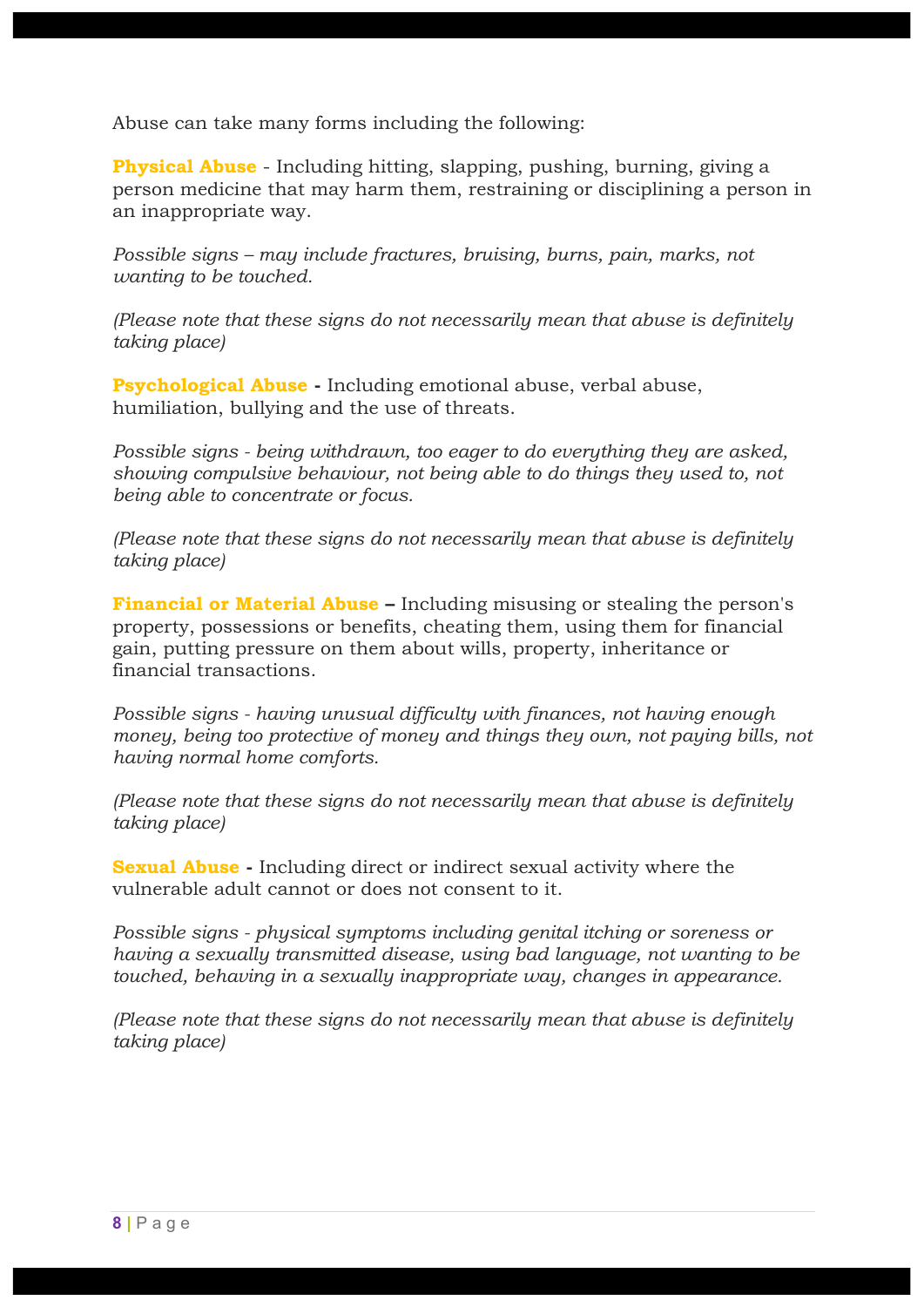**Neglect or Acts of Omission -** Including withdrawing or not giving the help that a vulnerable adult needs, so causing them to suffer.

*Possible signs - having pain or discomfort, being very hungry, thirsty or untidy, failing health, changes in behaviour.*

*(Please note that these signs do not necessarily mean that abuse is definitely taking place)*

**Discriminatory Abuse -** Including the abuse of a person because of their ethnic origin, religion, language, age, sexual identity or disability.

*Possible signs - the person not receiving the care services they require, their carer being overly critical or making insulting remarks about the person, the person being made to dress differently from how he/she wishes.*

*(Please note that these signs do not necessarily mean that abuse is definitely taking place)*

**Spiritual Abuse -** including denying access to sacraments and to the practice of their faith.

*Possible signs* - person not receiving sacraments, being absent from liturgies.

*(Please note that these signs do not necessarily mean that abuse is definitely taking place)*

**Institutional Abuse -** This can happen when an organisation, where the person is living or receiving care from, fails to ensure that the necessary processes and systems are in place to safeguard vulnerable adults and maintain good standards of care and service. Including - lack of training of staff and volunteers, lack of or poor quality supervision and management, poor record keeping and liaison with other agencies, low staff morale and high staff turnover.

*Possible signs - vulnerable adult has no personal clothing or possessions, there is no care plan, the person is often admitted to hospital, or there are instances of staff/ volunteers having treated the person badly or unsatisfactorily or acting in a way that causes harm, poor staff morale and high staff turnover and lack of clear lines of accountability and consistency of management.*

*(Please note that these signs do not necessarily mean that abuse is definitely taking place)*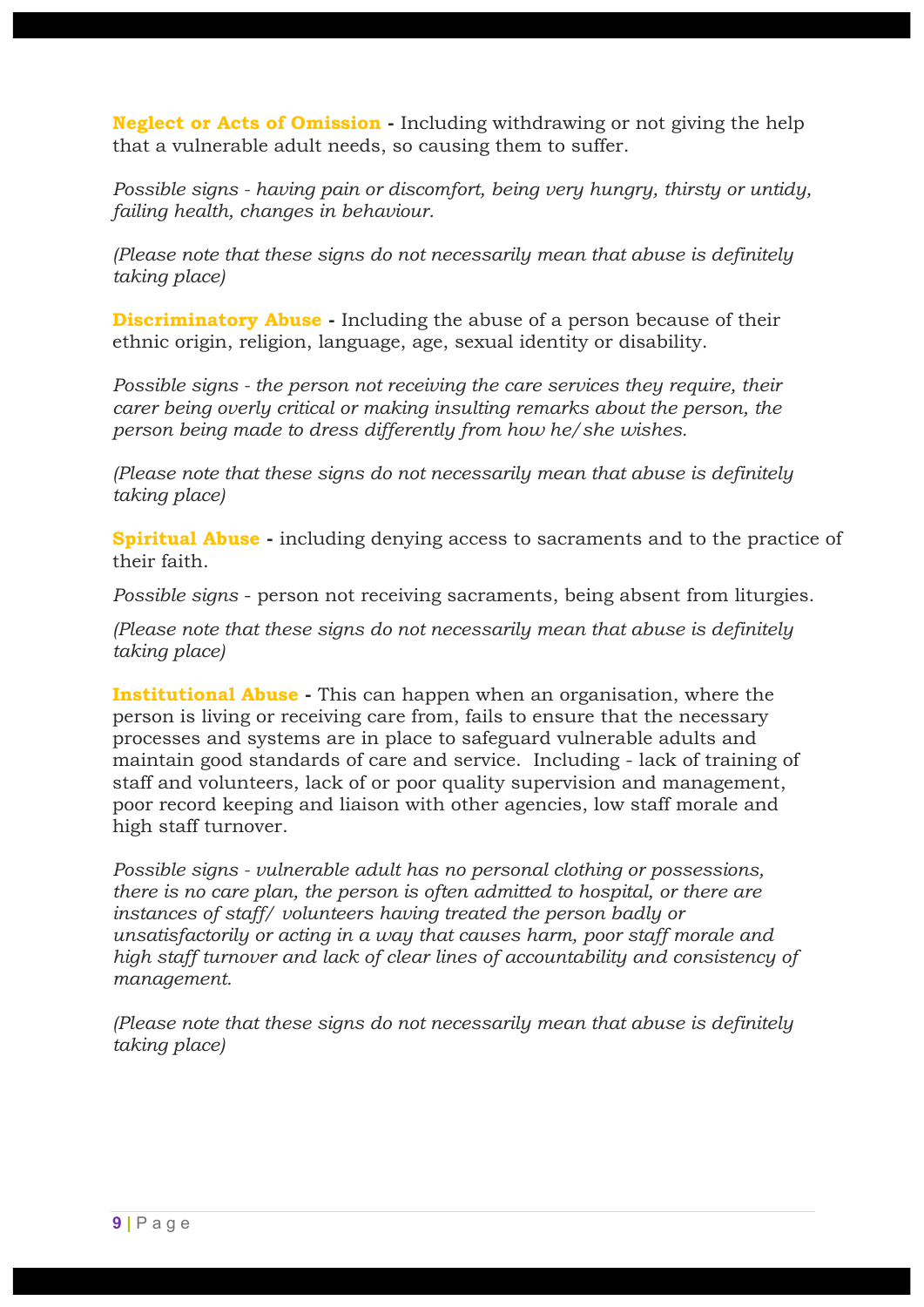#### *Initial concerns:*

There may be a need for initial "checking out" with the vulnerable person if there are concerns, for example, if a member of staff or volunteer notices any of the signs as indicated above it may be appropriate to ask what happened or what is wrong. Care needs to be taken not to investigate; this should be avoided by not asking questions beyond initial checking out and listening to the words of the alleged victim for factual accuracy.

#### *Where might abuse take place?*

Abuse can happen anywhere, some examples are as follows:

- In someone's own home
- In a carers home
- Within day care, residential care, nursing care or other institutional settings
- At work or in educational settings
- In rented accommodation or commercial premises
- In public places

#### *Who might abuse?*

This could be anyone who has contact with the vulnerable person. It could be a partner, spouse, child, relative, friend, advocate, informal carer, a member of the clergy or religious order, a healthcare, social care or other worker, a peer or, less commonly, a stranger.

#### *Domestic/Familial Abuse*

This is the abuse of a vulnerable person by a family member such as partner, son, daughter, sibling or extended family member.

#### *Professional Abuse*

The misuse of power and abuse of trust by professionals, the failure of professionals to act on suspected abuse/crimes, poor care practice or neglect in services, resource shortfalls or service pressures that lead to service failure and culpability as a result of poor management systems.

Possible forms of professional abuse include:

- Entering into inappropriate relationships with a vulnerable person
- Failure to refer disclosure of abuse
- Poor, ill- informed or outmoded care practice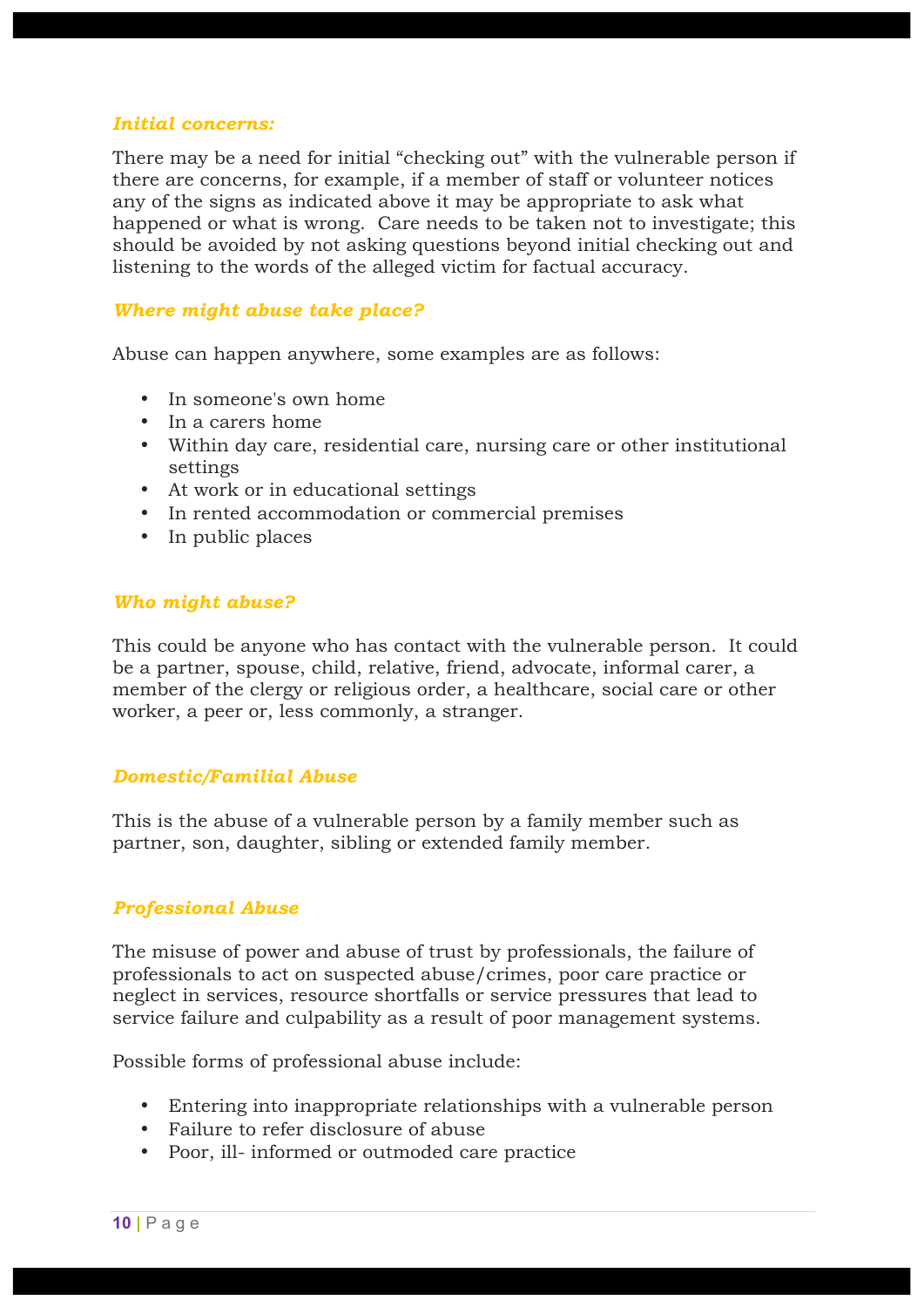- Failure to support a vulnerable person to access health/care treatment
- Denying a vulnerable person access to professional support and services such as advocacy
- Inappropriate response to challenging behaviours
- Failure to whistleblow on issues when internal procedures to highlight issues are exhausted

#### *Peer Abuse*

This is the abuse of one vulnerable person by another vulnerable person within a care setting. It can occur in group or communal settings, such as day care centres, clubs, residential care homes, nursing homes or other institutional settings.

#### *Stranger Abuse*

A vulnerable person may be abused by someone who they do not know such as a stranger, a member of the public or a person who deliberately targets vulnerable people.

## **Section 6 - Recording and Reporting**

Everyone is entitled to have their civil and human rights upheld and to live a life free from abuse and neglect. All concerns, allegations and disclosures must be taken seriously and dealt with appropriately.

When there are concerns or where a disclosure or allegation is made, people often feel anxious about passing on the information to someone else. Concerned individuals may ask themselves, "What if I am wrong?" and this may hold them back from taking action.

It is important for clergy, staff and volunteers to know that they are not responsible for deciding whether or not abuse has occurred and neither are they responsible for conducting an investigation. This is the role of the appropriate authorities. However, clergy, staff and volunteers do need to pass on any concerns they have.

If there are concerns about a vulnerable person's wellbeing which are not dealt with under vulnerable person safeguarding procedures they should be reported to the local HSE Department. A record of this referral should be retained.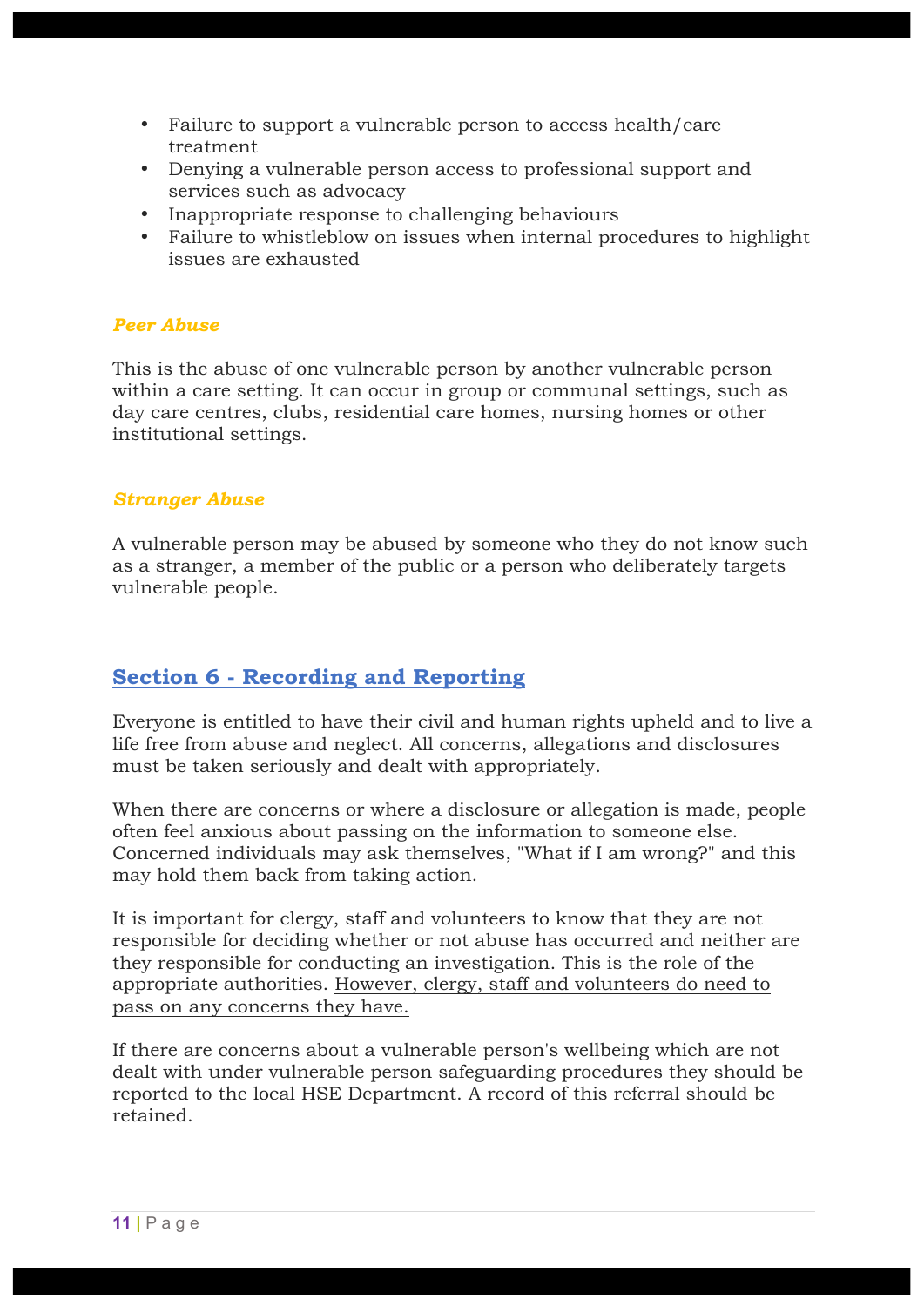#### *How to Report*

All allegations/concerns/suspicions against **Church personnel** (clergy, staff or volunteers) must be reported without delay to the Designated Liaison Persons. There contact details are as follows:

Sandra Neville, Tel: 087 9844779 Fr Joe Cantwell, Tel: 059 6473680

If your ministry involves visiting vulnerable persons in hospitals, residential care homes or other institutional settings, the reporting procedure is through the Designated Person/Manager of the relevant institution.

For allegations/concerns/suspicions against **non-Church personnel**, the person who is worried about possible harm to a vulnerable person should report the concerns directly to the civil authorities (e.g. abuse of a vulnerable person by a relative or non-Church carer and/or peer abuse).

#### *Ways you may become aware that abuse is happening?*

There are a number of ways in which you might become concerned or suspicious that a vulnerable person is suffering or, has suffered abuse.

- The vulnerable person may tell you directly.
- Someone else may tell you of their concerns.
- Some incident that causes you concern.
- A vulnerable person may show some signs of physical injury for which there appears to be no credible or satisfactory explanation.
- A vulnerable person's demeanour/behaviour may cause you to suspect that something may not be right, or that possible abuse has taken place.
- The behaviour of another individual close to the vulnerable person makes you feel uncomfortable (this may be another staff member, volunteer, or leader of an activity or family member).

Being alert to possible abuse plays a significant role in ensuring that vulnerable persons are safeguarded and it is important that all concerns about possible abuse are reported.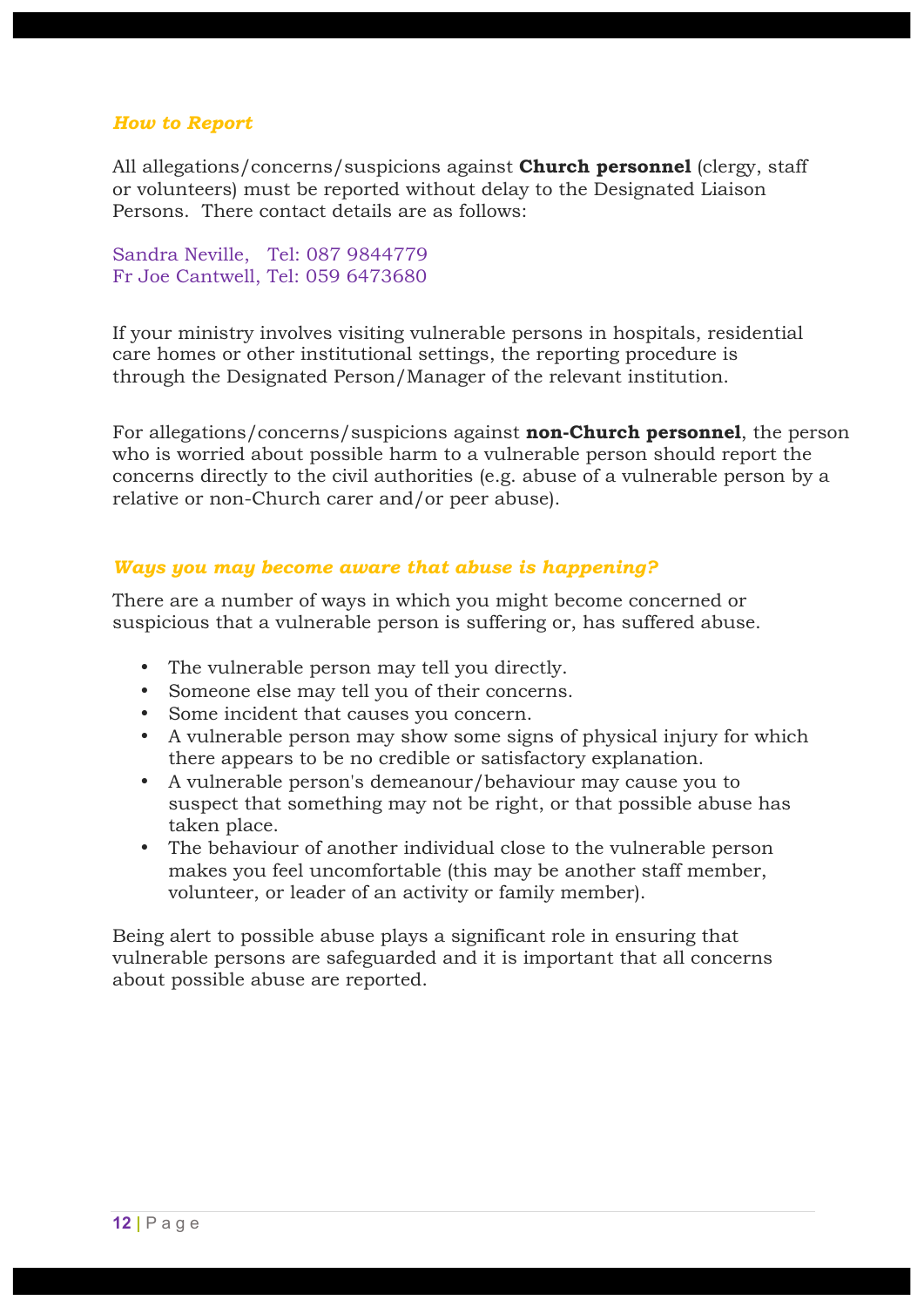## *What if a vulnerable person discloses abuse?*

Where this happens, it is important that clergy, staff and volunteers know how to respond and do so in accordance with the following guidelines:

#### **DO**

- Stay calm
- Listen
- Reassure the person tell him/her they did the right thing in telling you
- Let them know that the information will be taken seriously and give them information about what will happen next
- If urgent help is needed, call the emergency services medical/Gardaí
- Ensure the safety of the person
- Be aware that forensic evidence might be needed
- Let the person know that they will be kept informed at every stage
- Record in writing (date and sign your record) and report to one of the Designated Liaison Person for the District
- Act without delay

#### **DO NOT**

- Stop someone disclosing to you
- Promise to keep secret what they tell you
- Press the person for more details or make them repeat the story
- Gossip about the disclosure or pass any information about this to anyone who does not have a legitimate need to know
- Under any circumstances, contact the alleged abuser
- Attempt to initiate an investigation yourself
- Leave details of your concern on a voicemail or by e-mail
- Delay in responding

## **Section 7 - Inter-Agency Cooperation and Sharing of Information**

The principles and rights, which have been identified in these Guidelines, can be further strengthened through the promotion of effective Inter-Agency cooperation.

These include the requirements for agencies, both statutory and voluntary, to:

- Work together to protect the rights of vulnerable persons.
- Actively promote the empowerment and well-being of vulnerable persons through the services they provide.
- Work together with the aim of improving the quality of safeguarding work.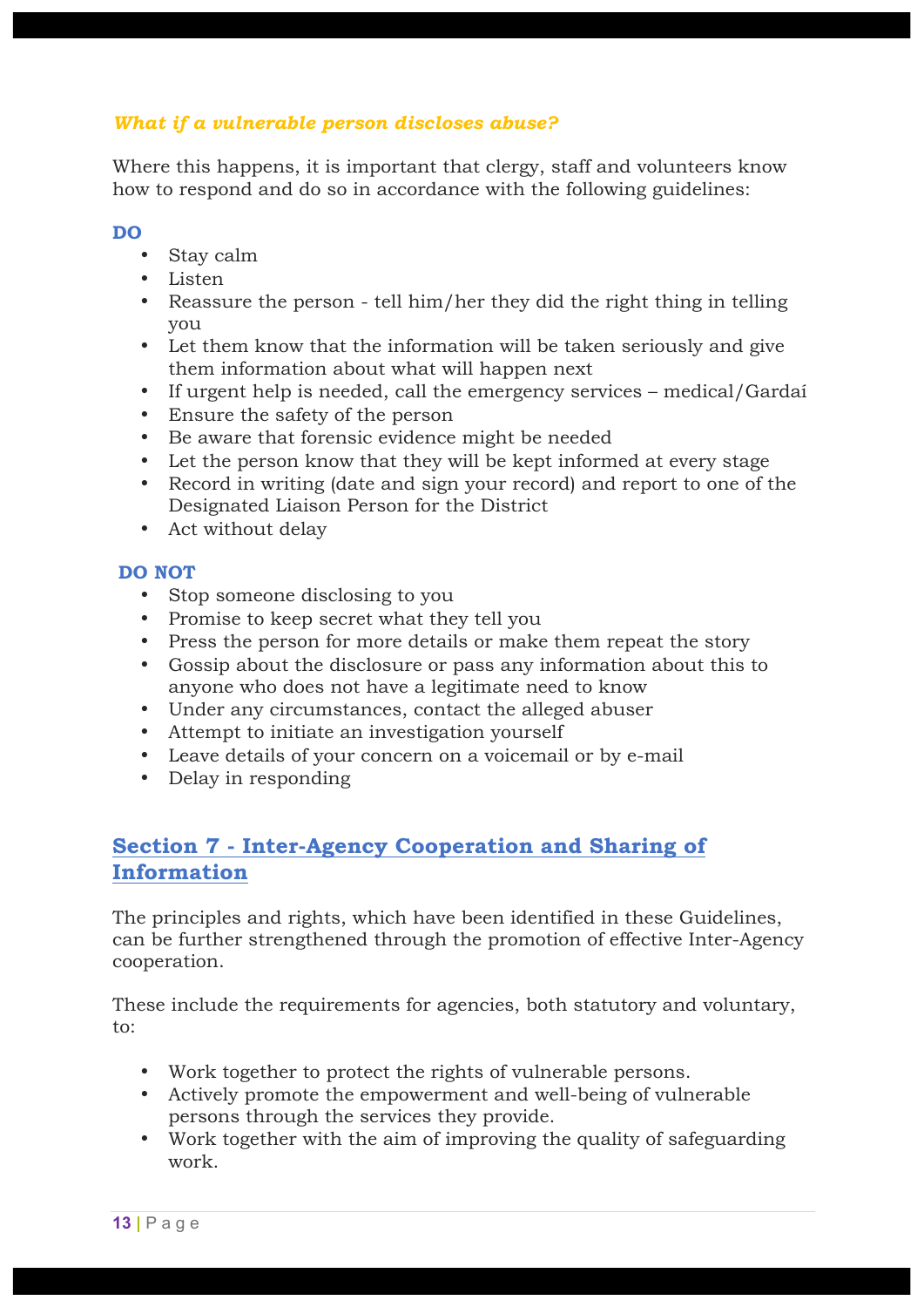• Ensure that best practice in keeping vulnerable persons safe from harm is achieved.

The purpose of Inter-agency cooperation in relation to the protection and safeguarding of vulnerable personss is to ensure that by working cooperatively, a consistent response will be made when concerns are raised or allegations of harm are made.

#### *Sharing of Information*

All vulnerable persons and, where appropriate, their carers or advocates, need to be made aware that the operation of multi-disciplinary and interagency procedures will, on occasion, require the sharing of information in order to protect a vulnerable person or others, or to investigate an alleged suspected criminal offence.

#### *Confidential Information Sharing*

In normal circumstances, observing the principle of confidentiality will mean that information is only passed on to others with the consent of the Vulnerable Person. However, it should be recognised that in order to protect vulnerable persons, it may be necessary, in some circumstances, to share information that might, normally, be regarded as confidential.

The duty to protect takes precedence over individual confidentiality if a person or others are at serious risk of harm or have been seriously harmed. But information sharing will be proportional and on a "need to know" basis. The person will be advised before the information is shared and with whom it will be shared.

## **Section 8 - Role of the Designated Liaison Person**

The District has appointed Designated Liaison Persons who are responsible for managing all concerns, allegations and complaints regarding actual or potential harm or abuse which come to the attention of the District.

The Designated Liaison Person(s) are responsible for acting as a source of advice on vulnerable person safeguarding matters, for co-ordinating action within the District and for liaising with the relevant statutory authorities and other agencies, as appropriate, about suspected or actual cases of vulnerable person harm or abuse.

When you contact the Designated Liaison Person, he/she will undertake the following steps: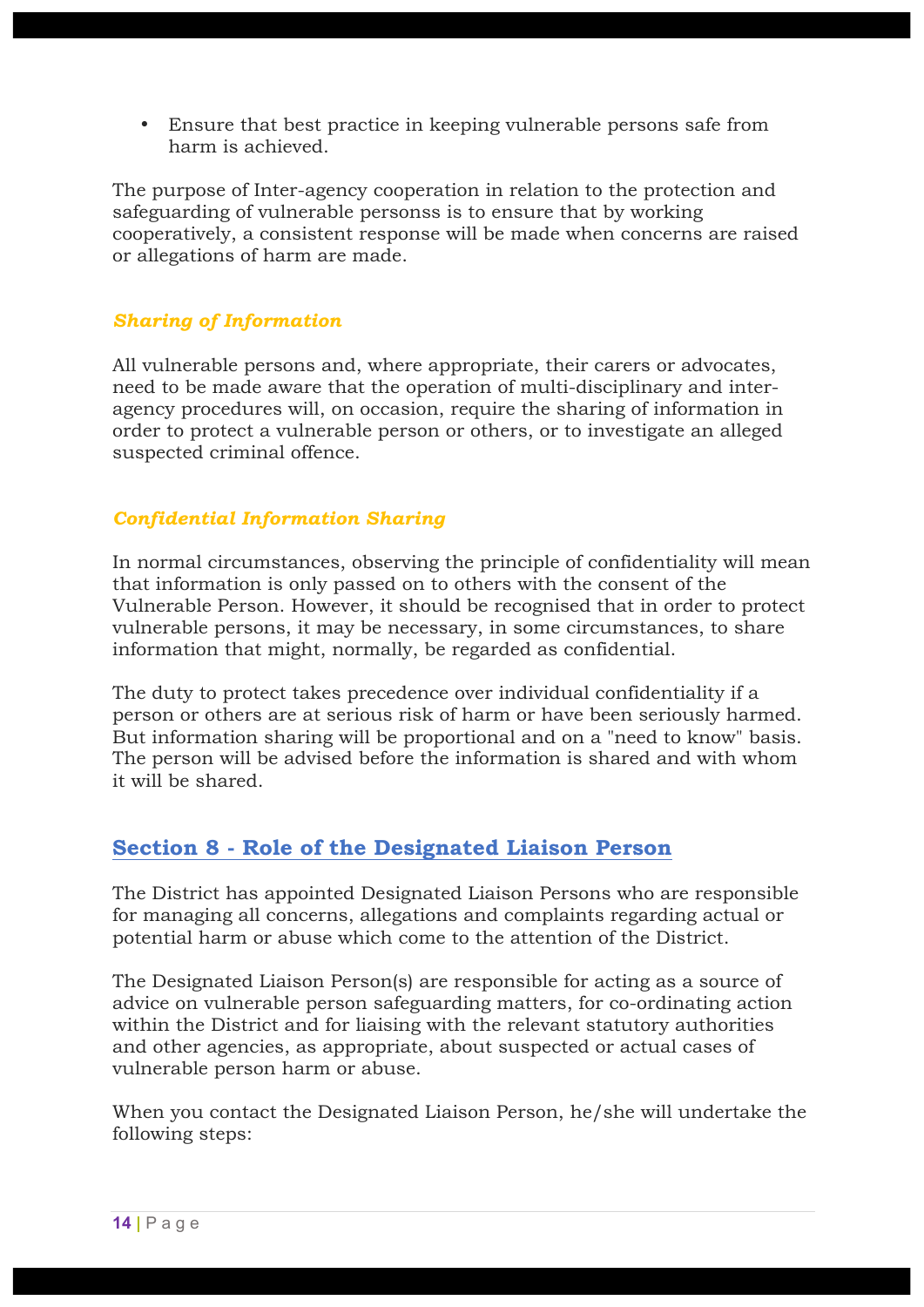- They will establish contact with the Designated Officer in the relevant HSE or HIQA department and the Gardaí.
- Provide information and advice on safeguarding vulnerable persons.
- Ensure that the vulnerable person guidelines are followed, particularly in relation to informing the appropriate statutory agencies.
- Ensure that appropriate information is available at the time of the referral to the statutory agencies and that the referral is confirmed in writing, under confidential cover.
- Liaise with the relevant statutory authorities and other agencies as appropriate.
- Keep relevant people within the District informed about any action taken and any further action required.
- Ensure that an individual case record is maintained of concerns about the abuse and the action taken by the District, the liaison with other agencies and the outcome.

## **Section 9 - Record Keeping**

Please refer to Recording Policy for Management of Cases in the Safeguarding Policy and Procedures Document for details on how all records relating to concerns, allegations of suspected or actual abuse of vulnerable persons are maintained.

## **Section 10 – Confidentiality**

It is important that clergy, staff and volunteers understand the importance of confidentiality. All information relating to concerns,suspicions and allegations about a vulnerable person should be treated as confidential and should only be communicated on a "need to know' basis. This information should NOT be shared with anyone, inside or outside the District, unless they are involved in the case. Only the relevant personnel need to be involved. The Designated Liaison Person will advise on "who needs to know" and who should have access to records.

While information about vulnerable persons is confidential, it may be disclosed to external agencies to ensure the care and safety of an individual or others or where a crime is suspected. This includes the disclosure of information to An Garda Siochana and the relevant HSE/HIQA Department for such purposes.

In normal circumstances observing the principle of confidentiality will mean that the information is passed on to others with the consent of the person concerned. However, it should be recognised that in order to safeguard vulnerable persons, it may be necessary, in some circumstances, to share information that might normally be regarded as confidential.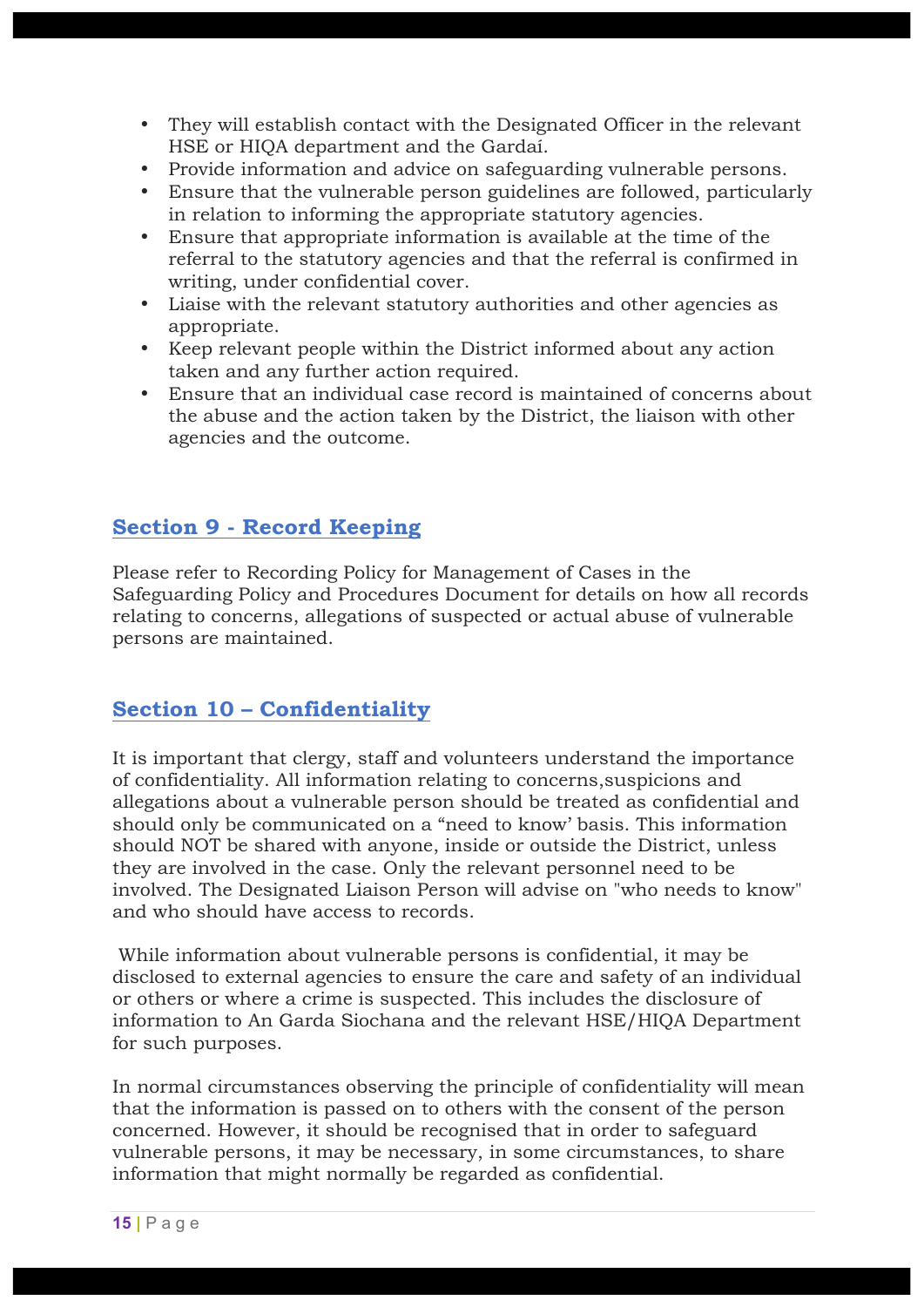All vulnerable persons, and where appropriate, their carers or representatives need to be made aware that the operation of inter-agency procedures will, on occasion, require the sharing of information in order to safeguard a vulnerable person or others, or to investigate an alleged or suspected criminal offence.

## **Section 11 - Code of Conduct for Those who Minister to Vulnerable Persons**

When ministering to Vulnerable Persons it is critical that boundaries are respected and that appropriate work practices are established which always place the needs and well-being of the vulnerable person as the primary concern. Those carrying out ministries should have clearly defined codes of conduct. A balance needs to be struck between the right to protection and the need to allow appropriate interaction between an individual and his/her priest, lay minister or volunteer. It is important for all clergy, staff and volunteers to:

- Adhere to the protocols and guidelines of any organisation whose premises they are ministering within.
- Treat everyone equally with respect.
- Engage and interact appropriately with vulnerable persons.
- Be aware of the difficulties posed by language barriers and other communication difficulties.
- Respect the dignity of each individual and their right to personal privacy.
- Recognise that particular care is required in moments when you may be discussing sensitive issues with vulnerable persons.
- Avoid situations that might compromise your ministry with vulnerable persons, and which are unacceptable within a relationship of trust. This rule should apply to all such behaviours including those which would constitute an illegal act.
- Respect the religious, cultural, racial and sexual orientation of the vulnerable person and be open to and aware of diversity in their beliefs and practices and those of their families.
- Provide an example of good conduct you wish others to follow.
- Operate within District Guidelines.

The Code outlines unacceptable behaviours as follows.

Clergy, staff and volunteers must never:

• Physically or emotionally abuse or exploit a vulnerable person.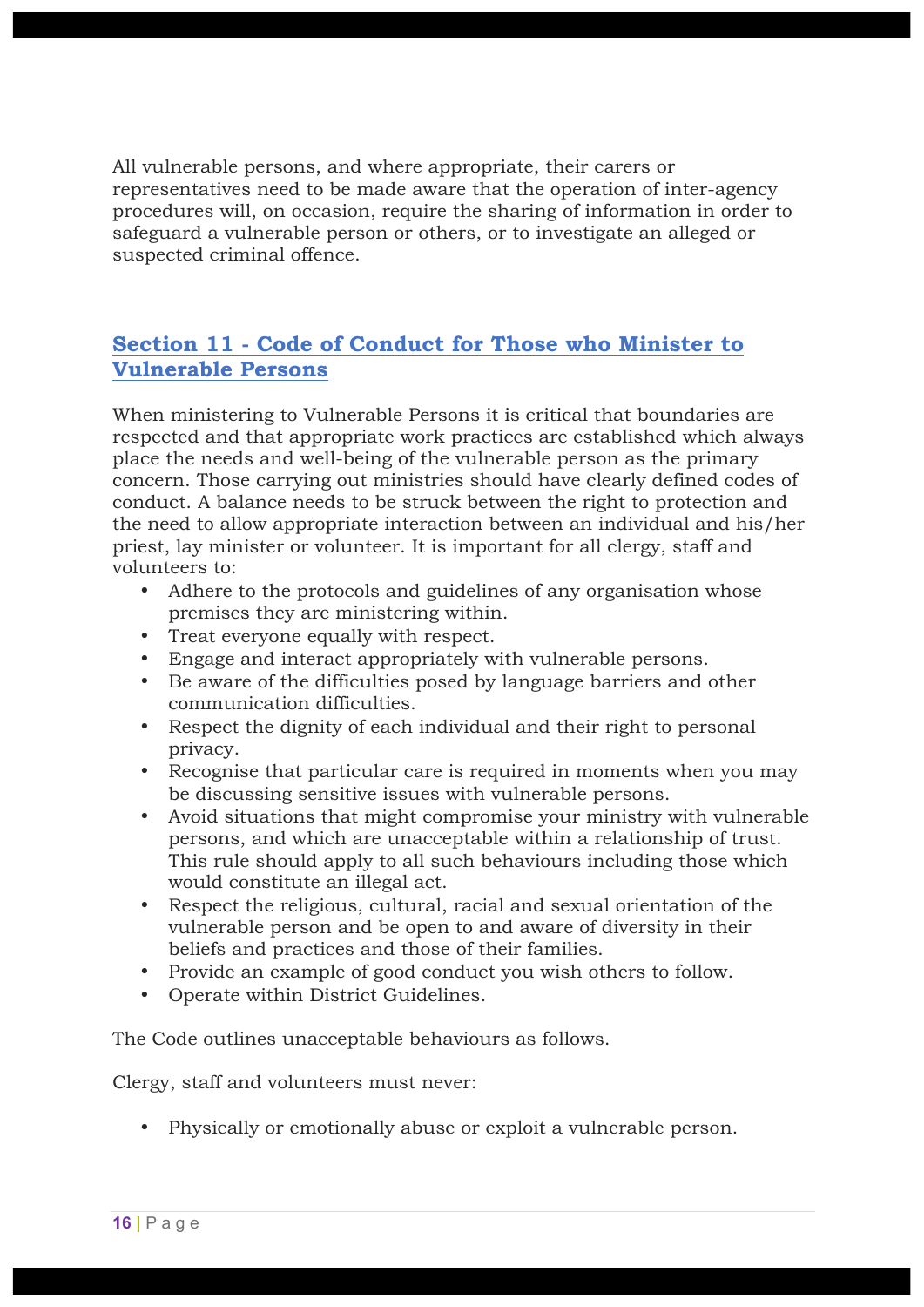- Become involved in either using the vulnerable person's money on his/her behalf or in giving the vulnerable person advice in use of his/her money.
- Use language, make suggestions or offer advice which is inappropriate, offensive or abusive.
- Do things of a personal nature for a vulnerable person that he/she is capable of doing for his/herself or are the responsibility of their family or carer.
- Act in ways intended to shame, humiliate, belittle or degrade.
- Discriminate against the person on the basis of religion, race, culture, sexual identity or sexual orientation.
- Form inappropriate relationships with vulnerable persons.
- Gossip about personal details of vulnerable persons and their families.
- Photograph or video a vulnerable persons.

Clergy, staff and volunteers must be made aware of the Code in the expectation that they will act in accordance with it when exercising ministry to the vulnerable.

## **Section 12 -External Groups**

External/independent groups/organisations, seeking to hire or lease Society property to deliver their own service/activity involving vulnerable persons will be made aware of the Safeguarding Vulnerable Persons Guidelines, but will also be expected to meet certain requirements before an agreement of lease or rental of property is made.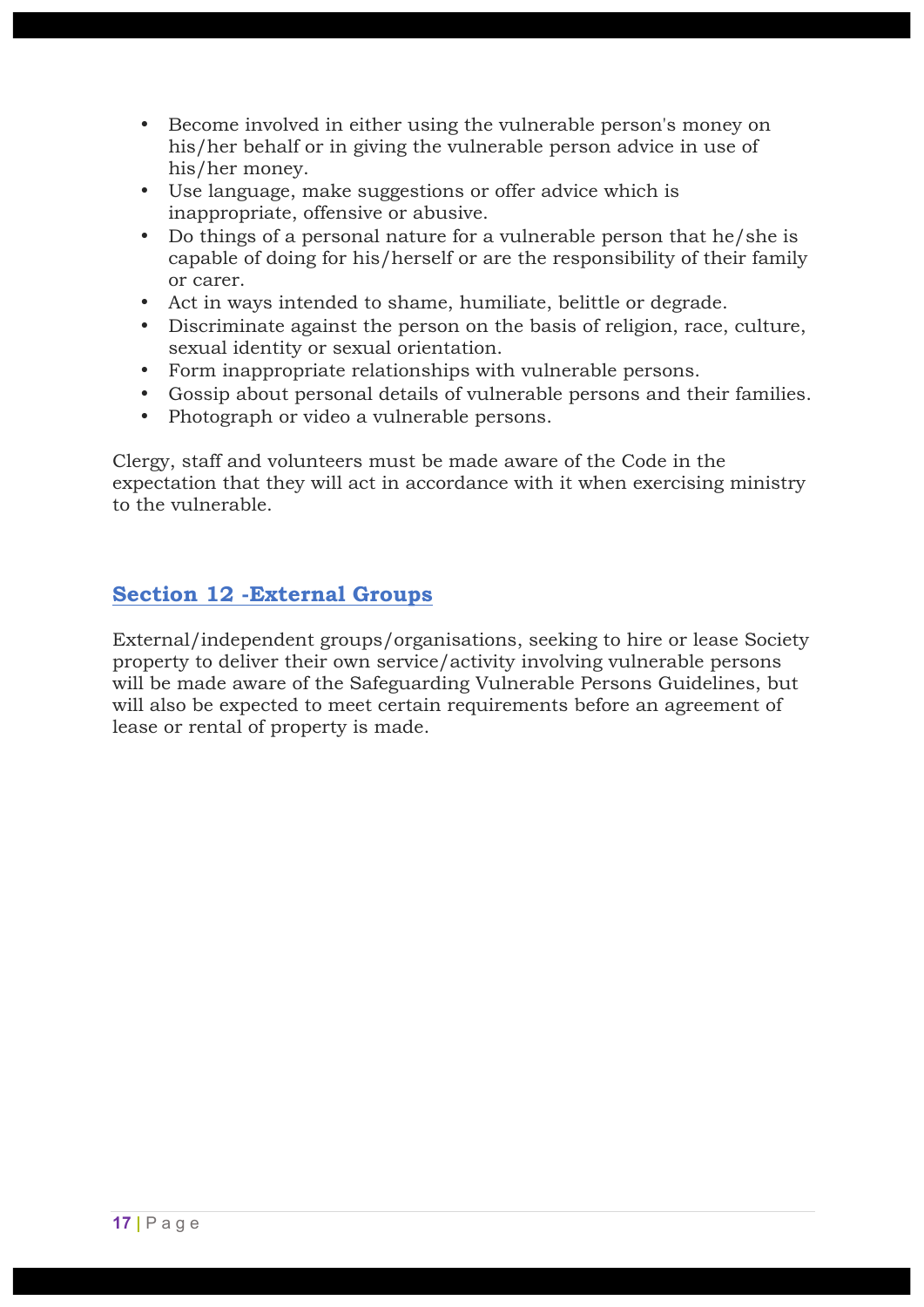## **Section 13 - Access to Advice and Support**

**Designated Liaison Person(s) Contact Detail:**

Sandra Neville. Tel: 087 9844779 Fr Joe Cantwell Tel: 059 6473680

#### **HSE Contact Details for the Region:**

HSE Senior Case Workers are in place all over the country, to take reports of Elder Abuse and provide help. Contacts your local Senior Case Workers are below:

#### *Kildare*

Ms. Siobhan Nunn, Beech House, 101-102 Naas Business Park, Naas, Co. Kildare Tel: 045 981810 Email: [Safeguarding.CHO7@hse.ie](mailto:Safeguarding.CHO7@hse.ie)

#### *HSE Information Line*

Monday to Saturday, 8am-8pm Call Save: Tel: 1850 24 1850 Email: info@hse.ie

#### **An Garda Siochana:**

Domestic Violence and Sexual Assault Investigation Unit Harcourt Square Dublin: Tel: 00353 1 666 3430.

Garda Confidential Service: Tel: 1800 666 111

**The Samaritans:** Tel: 1850 609090

**Towards Healing Freephone:** Tel: 1800 303416

"Towards Healing" is a private and confidential counselling and support service for survivors of institutional, clerical and religious abuse, funded by the Catholic Church in Ireland. The operational hours of the helpline are: Monday and Wednesday (11.00a.m.- 8.00p.m.) and Friday (1 l.OOa.m.- 4.00p.m.). An answering machine service is available at all other times.

#### **Towards Peace:** Tel: 00353 1 5053028

"Towards Peace" offers spiritual support to victims/survivors of clerical abuse whose faith in God may have been affected by their experience.